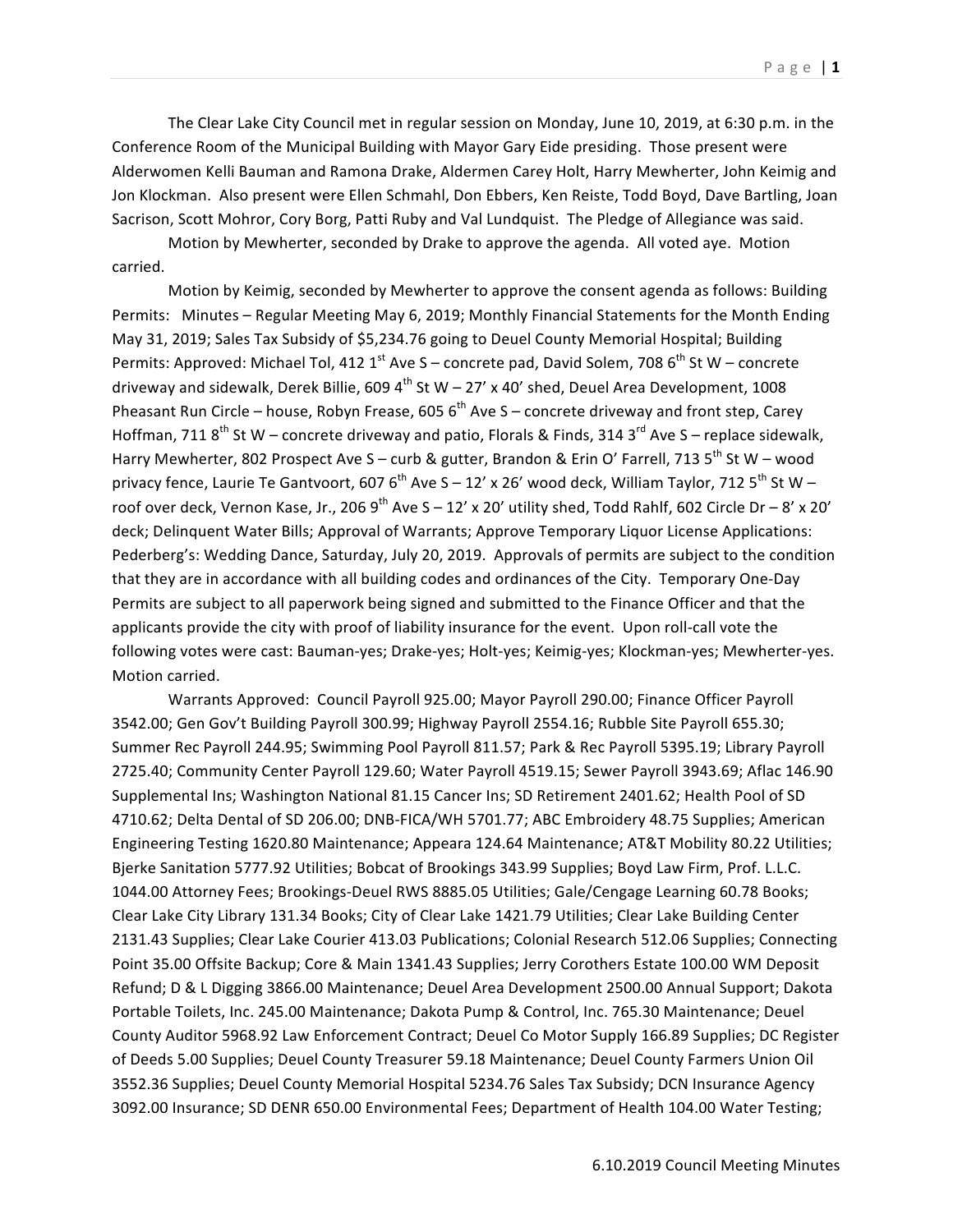Dollar General Corp 3.00 Promote City; Katie Finnegan 65.00 Pool Pass Refund; First Bank & Trust 518.40 Supplies & Postage; Florals and Finds, LLC 62.82 Promote City; Fritz Chevy-Olds 25.47 Supplies; Heidi Grimlie 279.56 WSI Reimbursement; H-D Electric Coop, Inc 263.85 Utilities; H-D Elec Coop, Inc. 57.14 Maintenance; Hillyard/Sioux Falls 264.56 Supplies; Home Oasis LLC 2417.52 Supplies; Innovative Office Solutions 115.00 Supplies; ITC Telecom 767.81 Utilities; London Fog, Inc. 259.31 Supplies; Val Lundquist 28.42 Travel Expense; MAS Media Inc. 300.00 Promote City; Maynard's Food 113.02 Supplies & Promote City; Menards 35.75 Supplies; Midwest Playscapes Inc. 4410.50 Park Improvement; Milbank Winwater Works 1083.73 Supplies; Northwestern Energy 164.02 Utilities; Ottertail Power Co 3975.65 Utilities; Pederberg's 82.77 Supplies & Promote City; Pfeifer's 534.36 Supplies; Postmaster 76.00 PO Box Rent; Pitney Bowes Purchase Power 770.99 Postage; Sarah Ronne 266.25 WSI Reimbursement; SD State Treasurer (SD DOR) 502.32 Sales & Use Tax; Paul & Brenda Shea 67.10 WM Deposit Refund; Steve Rhody Services 38.00 Maintenance; Stan Houston Equipment Co 850.50 Equipment; State Chemical Solutions 744.66 Supplies; US Bank Trust-Spa Lkbox Cm9695 6837.30 Water Loan; United States Dept of Ag 6107.00 Sewer Loan; Water Safety Products Inc. 537.79 Supplies; Katrina Wittrock 65.73 WM Deposit Refund.

No one appeared for public voice.

The Second Reading of Ordinance No. 573, an Ordinance Amending Ordinance No. 500, Regarding Permitted Uses in C-2 Highway Commercial District was completed. Motion by Holt, seconded by Keimig to approve Ordinance No. 573. Upon roll-call vote the following votes were cast: Bauman-yes; Drake-yes; Holt-yes; Keimig-yes; Klockman-yes; Mewherter-yes. Motion carried.

Motion by Keimig, seconded by Drake to convene jointly as the City Council and Planning Commission for a public hearing to recommend Ordinance No. 574. All voted aye. Motion carried. Motion by Holt, seconded by Mewherter to recommend Ordinance No. 574. Upon roll-call vote the following votes were cast: Bauman-yes; Drake-yes; Holt-yes; Keimig-yes; Klockman-yes; Mewherter-yes. Motion carried. The First Reading of Ordinance No. 574, an Ordinance Amending Ordinance No. 500, Regarding Amending Section 1.03.01 to Re-Classify a Property was completed. Motion by Mewherter, seconded by Holt to adjourn as the Planning Commission and reconvene as Regular Council. All voted aye. Motion carried.

Motion by Keimig, seconded by Bauman to convene as the Board of Adjustment. All voted aye. Motion carried.

A public hearing was held for Dave Bartling who applied for a variance to construct an oversized building. Motion by Mewherter, seconded by Holt to approve the variance contingent upon Ordiance No. 574 being approved at the July 8, 2019, Council meeting. Upon roll-call vote the following votes were cast: Bauman-yes; Drake-yes; Holt-yes; Keimig-yes; Klockman-yes; Mewherter-yes. Motion carried. 

Motion by Mewherter, seconded by Keimig to adjourn as the Board of Adjustment and reconvene as Regular Council. All voted aye. Motion carried.

Scott Mohror, representing Banner Associates, Inc., met with the Council to discuss the engineering costs that will be associated with the Community Access Grant street project that the City was selected for. Legal survey - \$7,000.00, drainage and design survey - \$12,500, soil testing - \$4,000, stormwater drainage survey - \$5,000, design engineering - \$26,000, bidding process - \$4,000, hourly construction person not to exceed \$36,000, for a total of \$94,500 with construction. Motion by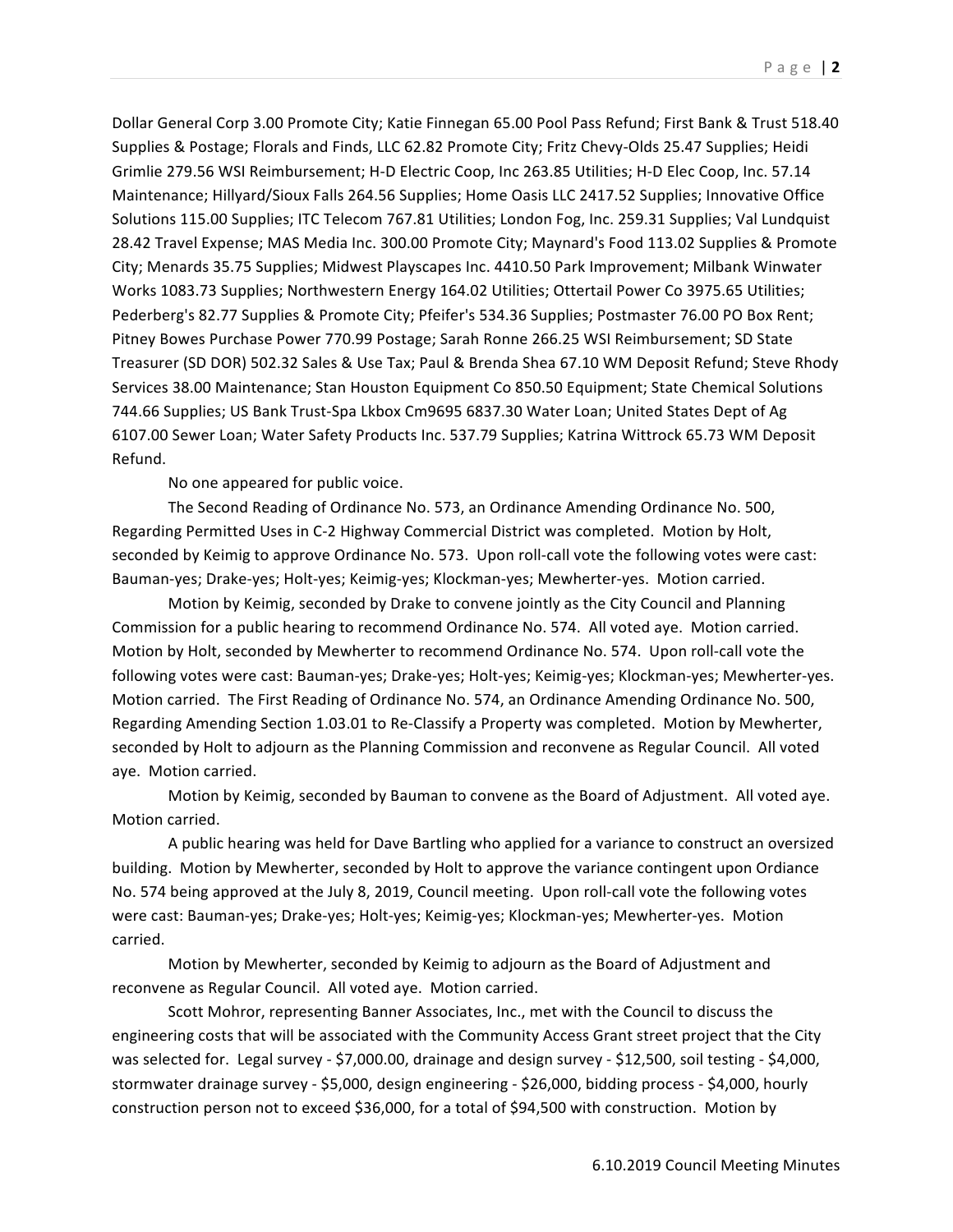Mewherter, seconded by Klockman to approve the proposal from Banner Associates, Inc. for the Community Access Grant street project as presented. Upon roll-call vote the following votes were cast: Bauman-yes; Drake-yes; Holt-yes; Keimig-no; Klockman-yes; Mewherter-yes. Motion carried.

Joan Sacrison, representing DADi, updated the Council on the home they are building on one of the lots in Wildlife Estates and the desire to put together a local group to come up with a 3 to 5-year plan for development in the area. Motion by Mewherter, seconded by Bauman to waive the \$215.61 building permit fee for the home DADi is building in Wildlife Estates. Upon roll-call vote the following votes were cast: Bauman-yes; Drake-yes; Holt-no; Keimig-no; Klockman-yes; Mewherter-yes. Motion carried.

Sheriff Cory Borg informed the Council about the Sheriff's Office staffing for the Crystal Springs Rodeo, discussed the City's contract with the Sheriff's Office, and discussed a situation of a dog at large who bit a child's bike seat and scratched the child. The owner of the dog at large will be cited for two counts once the witness' signature is obtained.

Motion by Keimig, seconded by Drake to approve the building permit for Dave Bartling for a private storage building at 402 5<sup>th</sup> St E. Upon roll-call vote the following votes were cast: Bauman-yes; Drake-yes; Holt-yes; Keimig-yes; Klockman-yes; Mewherter-yes. Motion carried.

Motion by Bauman, seconded by Klockman to approve the 2019 swimming pool employee changes as follows: Madysen Brewer - \$10.75/hr. and Sarah Ronne - \$11.00/hr. as they have obtained their Water Safety Instructor Certification. Upon roll-call vote the following votes were cast: Baumanyes; Drake-yes; Holt-yes; Keimig-yes; Klockman-yes; Mewherter-yes. Motion carried.

Motion by Holt, seconded by Klockman to approve the 2019 summer rec employees as follows: Golf - Jaydyn TeGantvoort - \$9.10; T-Ball - Larisa Harmon - White Team - \$11.10/hr., Gavin Benck -\$9.10, Kasey Krause - \$9.10; College - Casey Severson - Black Team - \$11.10/hr., Gavin Benck \$9.10/hr.; Minors – Gavin Benck – \$9.10/hr.; Amber Peterreins - Volunteer; 10U Softball – Ashley Meyer -\$11.10/hr., Jill Kreger - Volunteer; 12U Softball - Danielle Schiernbeck - Volunteer, Jenny Hourigan -Volunteer. Upon roll-call vote the following votes were cast: Bauman-yes; Drake-yes; Holt-yes; Keimigyes; Klockman-yes; Mewherter-yes. Motion carried.

Motion by Klockman, seconded by Holt to close the road off between Pederberg's and Lewis the afternoon of Saturday, June 29, 2019, for Rodeo activities. Upon roll-call vote the following votes were cast: Bauman-yes; Drake-yes; Holt-yes; Keimig-yes; Klockman-yes; Mewherter-yes. Motion carried.

Motion by Holt, seconded by Keimig to spend up to \$100 to purchase hiking trail signs for the nature area at Ulven Park. Upon roll-call vote the following votes were cast: Bauman-yes; Drake-yes; Holt-yes; Keimig-yes; Klockman-yes; Mewherter-yes. Motion carried.

Motion by Keimig, seconded by Klockman to spend up to \$1,040 for dog waste stations for City Park and Ulven Park. Upon roll-call vote the following votes were cast: Bauman-yes; Drake-yes; Holtyes; Keimig-yes; Klockman-yes; Mewherter-yes. Motion carried.

Motion by Keimig, seconded by Holt to authorize Mayor Gary Eide to sign the Community Access Grant Agreement with the Department of Transportation. Upon roll-call vote the following votes were cast: Bauman-yes; Drake-yes; Holt-yes; Keimig-yes; Klockman-yes; Mewherter-yes. Motion carried.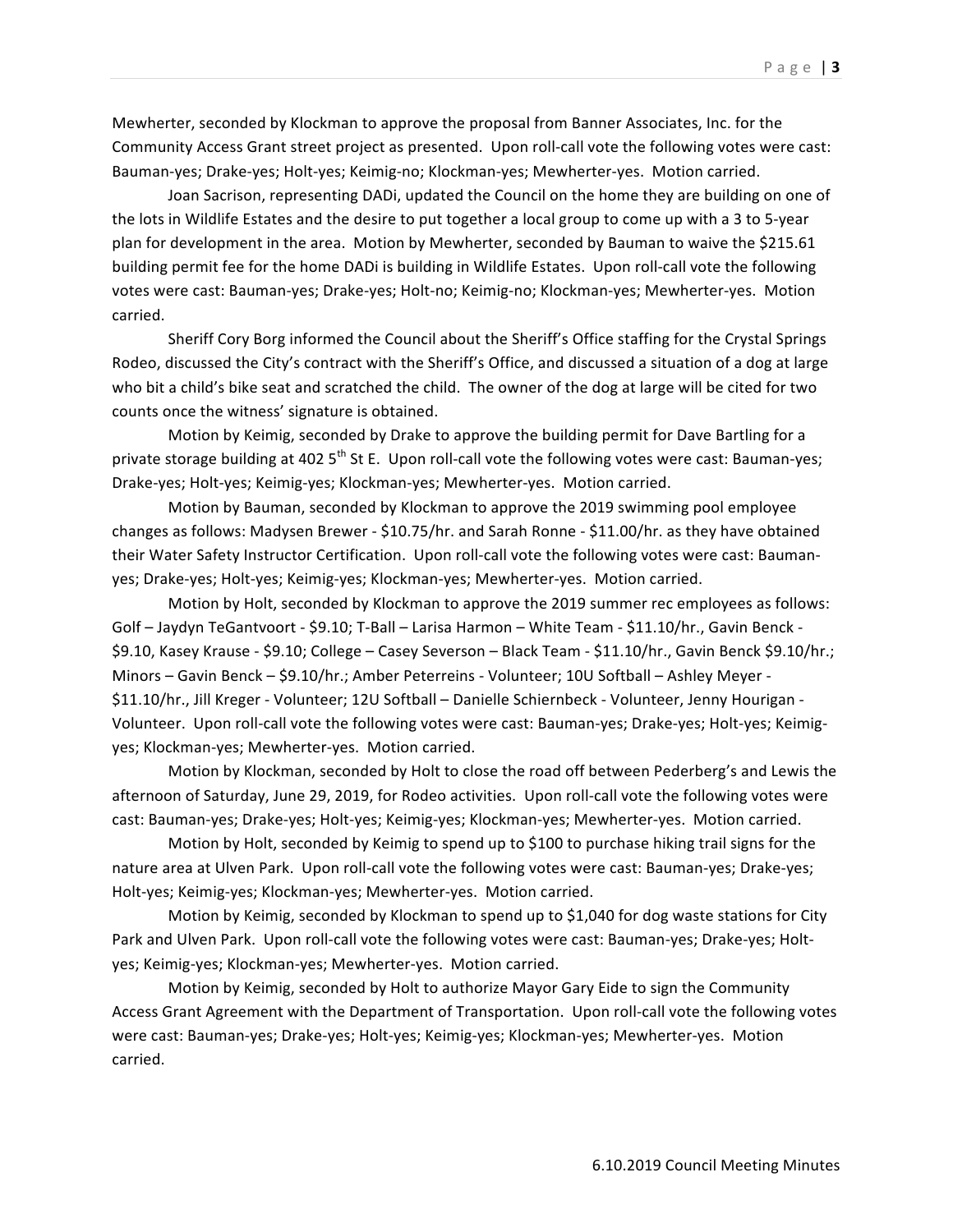Motion by Drake, seconded by Mewherter to give J.R. Stelzer Co. permission to work extended hours if needed due to the weather, if requested. Upon roll-call vote the following votes were cast: Bauman-yes; Drake-yes; Holt-yes; Keimig-yes; Klockman-yes; Mewherter-yes. Motion carried.

Librarian Patti Ruby met with the Council to introduce herself and to discuss taking books to the nursing home and daycares, creating a project room, accreditation, library hours and the library board.

Motion by Drake, seconded by Mewherter to extend the rubble site hours from 5:00 p.m. until 5:30 p.m. on Tuesday's and Thursday's, effective immediately. Upon roll-call vote the following votes were cast: Bauman-yes; Drake-yes; Holt-yes; Keimig-yes; Klockman-yes; Mewherter-yes. Motion carried.

Motion by Keimig, seconded by Klockman to approve paying expenses for any Council members attending the 2019 Elected Officials Workshop in Pierre on July 17, 2019. Upon roll-call vote the following votes were cast: Bauman-yes; Drake-yes; Holt-yes; Keimig-yes; Klockman-yes; Mewherter-yes. Motion carried.

Motion by Keimig, seconded by Bauman to approve paying expenses for any Council members attending the MAP Board & Council Training in Britton on July 23, 2019. Upon roll-call vote the following votes were cast: Bauman-yes; Drake-yes; Holt-yes; Keimig-yes; Klockman-yes; Mewherter-yes. Motion carried.

Motion by Bauman, seconded by Drake to charge \$300 rent, plus tax, for the auction sale on July 12-13, 2019. Upon roll-call vote the following votes were cast: Bauman-yes; Drake-yes; Holt-yes; Keimig-yes; Klockman-yes; Mewherter-yes. Motion carried.

City Superintendent Don Ebbers commented on the appreciation letter we received from some campers who stayed at Ulven Park, reported that the fishing dock is done and will be delivered in the near future, reported that the water tower painting project has started, reported that the relining of the manholes will begin the week of June  $17<sup>th</sup>$  with the workshop to be held at the Community Center on June 19<sup>th</sup>, and discussed the number of water leaks we have had the past couple of weeks.

Attorney Todd Boyd inquired about advertising the curb and gutter reimbursement and commented on how nice it is to see all of the building permits.

The Mayor and Council Members reported on many comments being received about the condition of the City streets, the possibility of security cameras, WiFi at Ulven Park, fence is installed in City park, posts and wire installed at Ulven park, hearing good comments about the beach at Ulven park, the increased usage at Ulven park and THANK YOU to Ken at the Courier for supplying the Mayor with newspapers to deliver on the weekends to campers in both parks.

City Finance Officer Ellen Schmahl informed the Council about some added swimming pool expenses as we have had to replace two pumps and have the pool heater repaired.

Motion by Holt, seconded by Klockman to enter into Executive Session at 8:35 p.m. for personnel and legal counsel for contractual matters.

Mayor Eide declared the Council out of Executive session at 9:24 p.m.

Motion by Keimig, seconded by Drake to accept the resignation of City Services employee Jim Esche, effective July 31, 2019, and to advertise for the position. Upon roll-call vote the following votes were cast: Bauman-yes; Drake-yes; Holt-yes; Keimig-yes; Klockman-yes; Mewherter-yes. Motion carried.